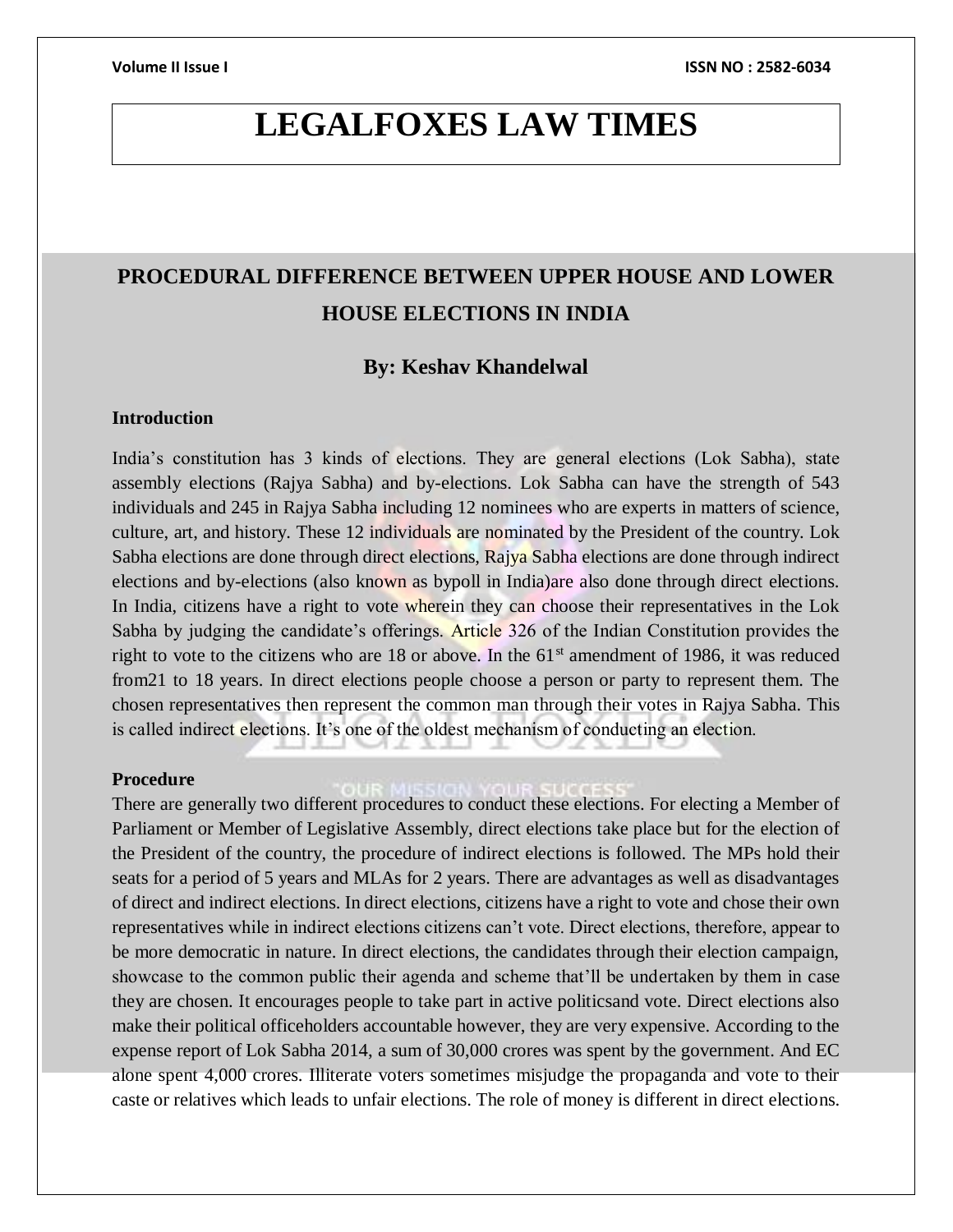Sometimes, a political leader can use the money to buy votes. They provide goods and services for free to poor and greedy people to buy their votes. Election campaigns sometimes lead to violence, tension, anger, riots. It also affects day to day life of the citizens. On the other hand, indirect elections are less expensive than direct elections because the voters are very less in number. This kind of election is more suitable in largely populated countries. In indirect elections, the number of voters is very small. There can be a chance of corruption, horse-trading or bribery, etc. Indirect elections are less democratic because the citizens are not allowed to give their votes but instead their representatives do so for them. So, there is a chance of ignorance of people's will.

#### **Qualification**

India's parliament is divided into 2 houses. Rajya Sabha or Council of States is the upper house and Lok Sabha or House of the People is the lower house. The term period for Lok Sabha is 5 years and for Rajya Sabha is 6 years. To become a member of Lok Sabha, a candidate must be a citizen of India. The age of the candidate must be above 25years. The person must possess all qualifications as enunciated by the parliament. The candidate must not have any criminal record, must be of sound mind and not be a bankrupt. The candidate cannot hold any office of profit under Government of India. For a person to be a member of Rajya Sabha he/she should be a citizen of India and must be above the age of 30years. The qualifications for the membership of Parliament have been laid down under article 84 of the Indian Constitution. The candidate must not hold any other office of profit under Government of India. An oath must be taken before a person authorized by the Election Commission of India. The candidate must not have any criminal record in his name. The candidate must not be insolvent or bankrupt. The candidate must be of sound mind.

### **Functions**

There are several functions of Lok Sabha and Rajya Sabha which they perform both separately and jointly. The first function of Lok Sabha is to perform its legislative powers. A bill can become a law only after it has been passed by both the houses. An ordinary bill can be introduced in any of the two houses but majority of the billsare introduced in Lok Sabha. After the approval from Lok Sabha, the bill goes to Rajya Sabha and after that to the President for his approval and signature. Lok Sabha has an executive power to control the Council of Ministers. The leader of the majority party becomes the Prime Minister. Lok Sabha also has some financial powers. A money bill can be introduced in Lok Sabha only. Once approved by the lower house, Rajya Sabha can only delay it for 14 days post which the bill is deemed to have been passed from both the houses and in case of any dispute, the speaker of Lok Sabha's decision is considered as final. It can't be challenged by any of the houses. It means Lok Sabha has more power in the matters of finance. Lok Sabha also has some judicial powers. By acquiring a 2/3rd majority in each of the houses, Lok Sabha can impeach the President. Lok Sabha and Rajya Sabha can also pass an order for the removal of any judge of the Supreme Court of India or of a State High Court. The Lok Sabha is considered as a very powerful house. The Rajya Sabha mainly has legislative, financial, executive, etc. functions. The legislative function of Rajya Sabha is that it shares equal power with Lok Sabha in making the law. A bill must be passed by both the houses before going to the President. In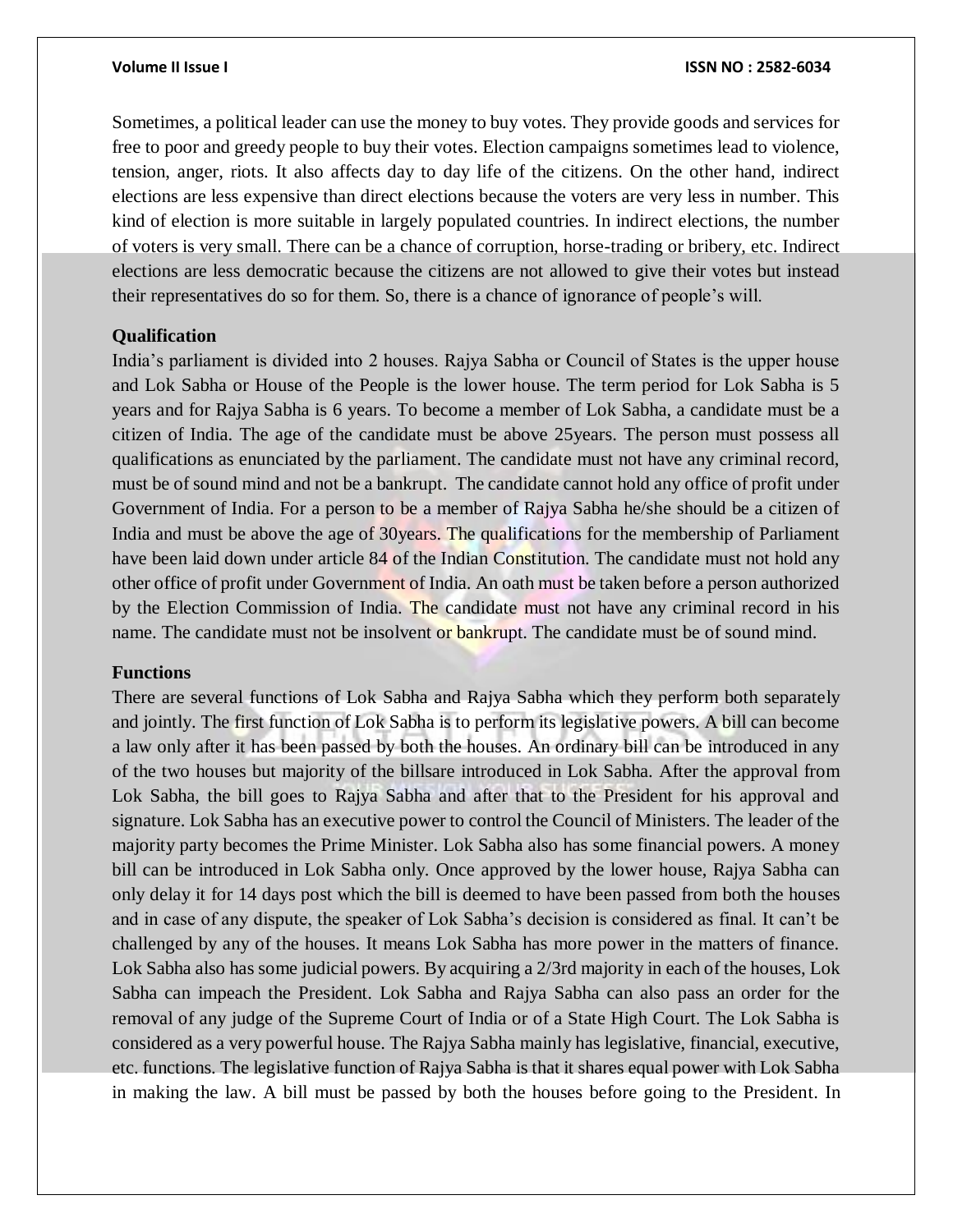#### **Volume II Issue I ISSN NO : 2582-6034**

financial matters, the Rajya Sabha is very weak. In a money bill, the approval of Rajya Sabha is not a matter of importance. While exercising its powers, the Rajya Sabha can ask questions, criticize the policies and politics and move motions of adjournmentsagainst the Council of Ministers. There are also a few functions that both Rajya Sabha and Lok Sabha perform jointly. Some of them are approval of the ordinances issued by the President, change in the name of any state, change of the boundaries of any state, creation of a new state, changing the jurisdiction of High Court and Supreme Court judges, changes the qualifications of the members of the State Legislature and the Parliament, revising the allowances and salary of the members of Parliament, the setting up of Joint Public Service Commission for any two or more states, passing of a resolution for abolishing or creating the upper chamber of a state legislature and approval for declaring any emergency.

Rajya Sabha uses the Single Transferable Vote System to conduct their elections. For example, the President is elected through the Single Vote Transferable System which is a type of indirect election. The time period of every Lok Sabha election is 5 years. There are 545 seats in Lok Sabha and 2 seats are given to Anglo-Indians by the President. So the total seats left are 543. Every state allots a specific number of seats to Lok Sabha according to the population of the state. Different people from different states representing different parties gave their name for the candidate list. The party with above 50% of the majority seats that is 272 seats wins the election and the leader of the party becomes the Prime Minister. This is how direct elections are conducted in India. It takes a huge amount of time, money, discipline to conduct direct elections in India. Election for the President is conducted through indirect elections. In India, citizens give their votes to Members of Parliament and Members of Legislative Assembly, and then these Members of Parliament and Members of Legislative Assembly cast their vote for the best suitable president for the citizens. Members of Parliament and Members of Legislative Assembly are also known as direct peoples' representatives. For the election of the President, these Members of Parliament and Members of Legislative Assembly have a certain number of votes. To find out the value of the vote of one MLA, the total population of the State is divided by total MLAs of that state. And then the answer is divided by 1000. The number is the value of one vote of one MLA. In order to find the value of the vote of one MP, the total value of votes of all MLAs is divided by the total number of MPs(Lok Sabha and Rajya Sabha), the outcome will be the value of one vote of one MP. Adding the total values of votes of all MLAs and the total value of all votes of all MPs, we'll have the total votes for Presidential elections. In Indian, the Presidential Elections follow Single Transferable Vote System which is given under Article 55(3) of the Indian Constitution. All the MPs and MLAs will give their vote by ranking them from 1 to 3 (let's say). The total number of votes is divided by 2 and then we add 1 to the answer. The output is the minimum number of votes required by a candidate to win. It's a very complex method, yet one of the oldest and fair ways to conduct elections.

#### **Conclusion**